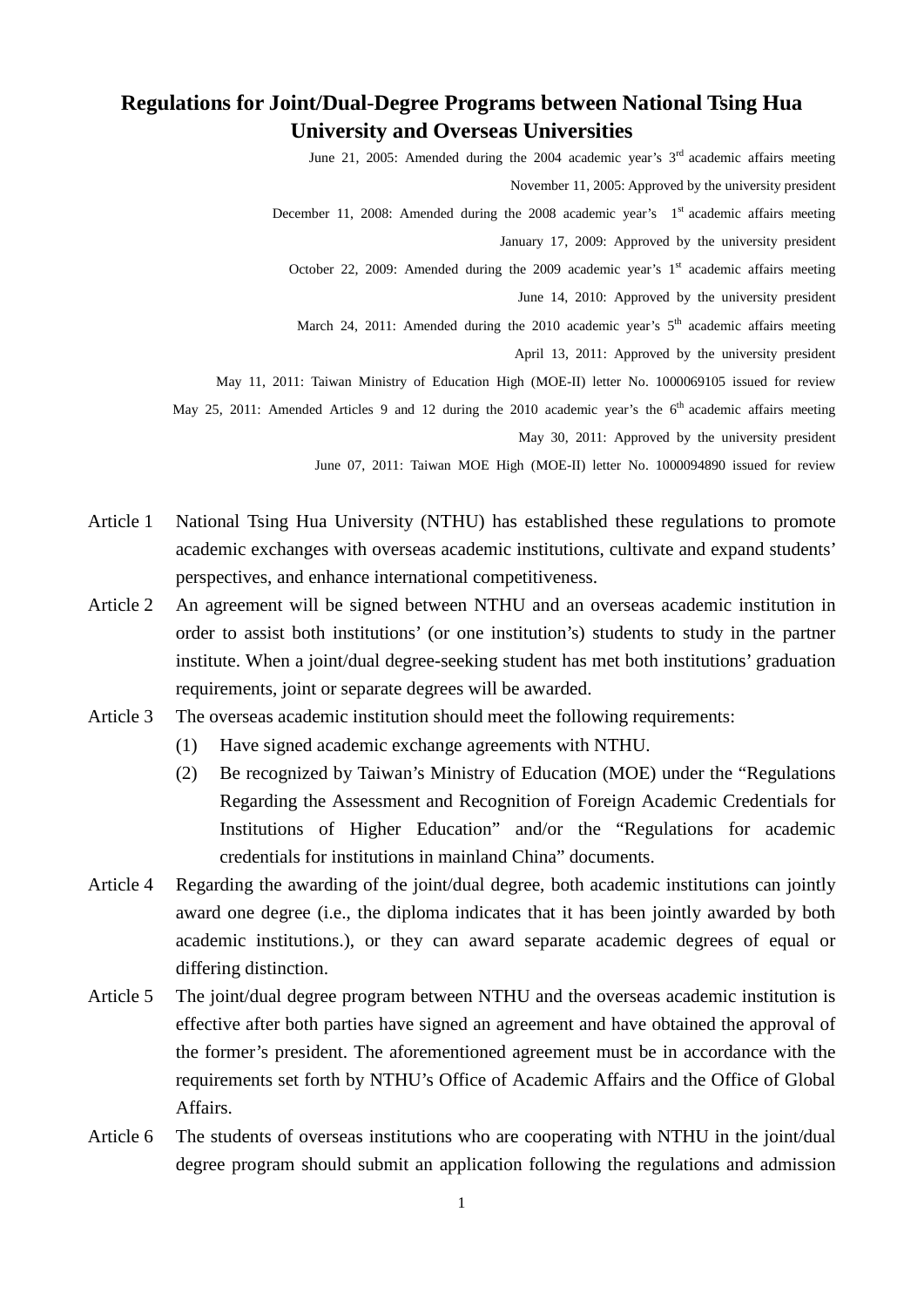procedures of NTHU.

- Article 7 A foreign student who is approved for admission and has already taken and passed courses and obtained credit in his/her home institution of study may apply for credit transfer in accordance with measures set forth in the "Credit Exemption Regulations of National Tsing Hua University" document
- Article 8 If an institute/ department partaking in the joint/dual degree program so desires, the course work and credit requirements for the joint/dual degree can be independently established between the institute/department and the cooperating overseas academic institution. However, such programs require advance approval from NTHU's course committee in accordance with appropriate university bylaws.
- Article 9 If a NTHU student applies for an overseas join/dual degree or course during their leave of absence from NTHU, said student must follow the procedures outlined in the NTHU document entitled "Handling Principles for Course Work and Student Status During Overseas Periods."
- Article 10 Students who have been approved to pursue a degree program in an overseas academic institution and have earned course credit in the overseas academic institution should follow the procedures outlined in the NTHU document entitled "Credit Exemption Regulations of National Tsing Hua University" to apply for credit transfer within the joint degree program. Students who have earned credits under a different credit system from Taiwan must follow the Office of Academic Affairs' regulations when processing his/her credit transfer. Thereafter, students deemed as having sufficient credits for graduation shall be recognized as possessing such and granted their degrees.
- Article 11 If a student in the joint degree program decides to terminate study while overseas, and the total period of study in both institutions has not exceeded the NTHU maximum study period, said student may apply to NTHU's Office of Academic Affairs two weeks before the start of the following semester with a report, a transcript from the overseas institution, and related certification documents for returning to the original department at NTHU to continue his/her program.
- Article 12 Students who have been approved by NTHU to pursue a joint degree at an overseas academic institution must fulfill the following requirements during the study period:
	- 1. An undergraduate student must have completed at least four semesters of the NTHU undergraduate program. The total period of study in both institutions must be at least 36 months.
	- 2. A Master's student must have completed at least two semesters of the NTHU Master's program. The total period of study in both institutions must be at least 12 months.
	- 3. A doctoral student must have completed at least four semesters of the NTHU doctoral program. The total period of study in both institutions must be at least 24 months.